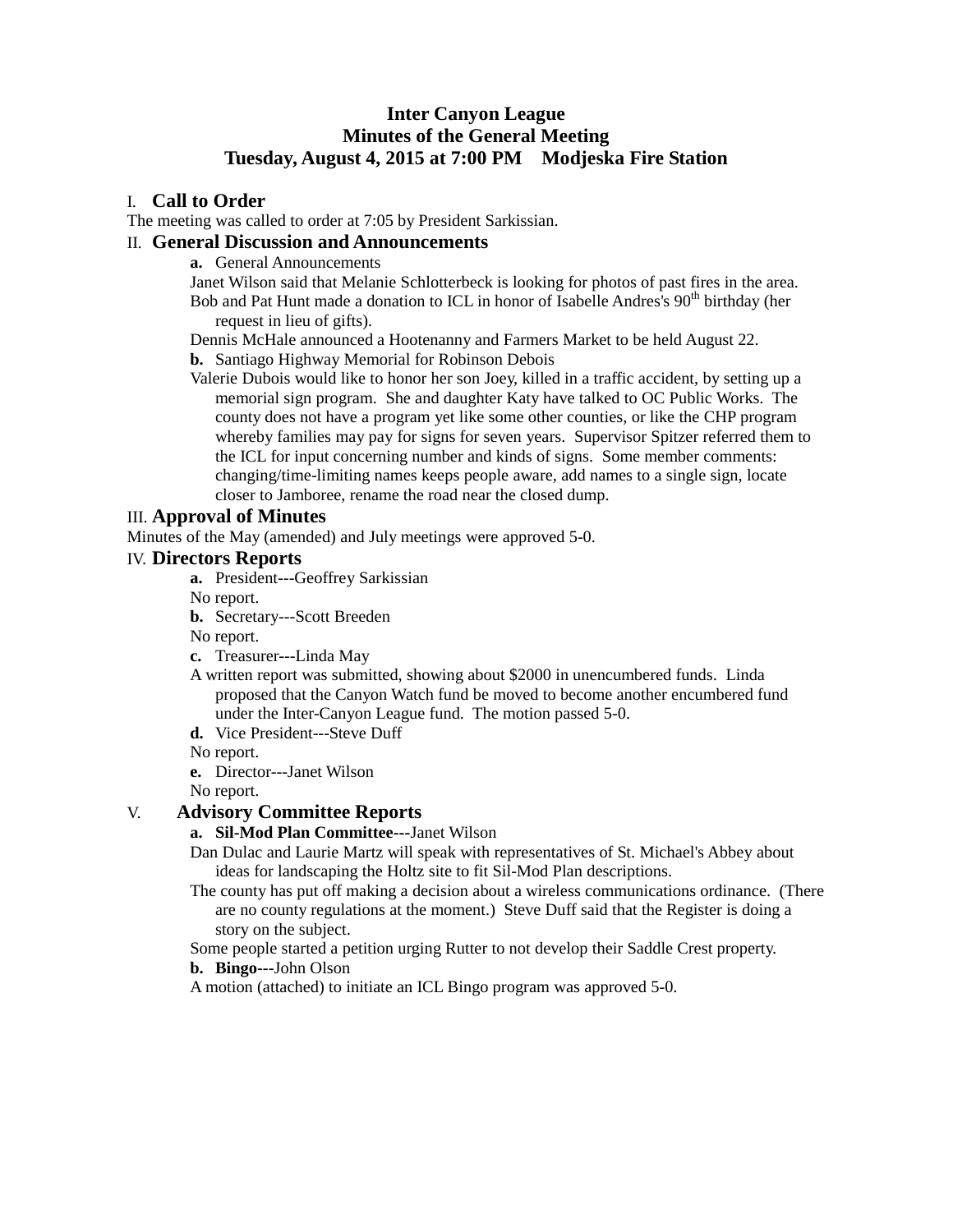### **c. Communications Committee---** Geoffrey Sarkissian

Linda will send out a request for people to submit proposals for help with the ICL web site, directing email to Scott. Janet felt that spending around \$1000 would be a good price.

- **d. Emergency Disaster Preparedness** --- Joanne Hubble
- Joanne is working to get rice straw bales at the Modjeska lot, and she will be able to let people in. Also planned for the site: five stalls. Weather models suggest the 1990s (rain).
- "Lake Modjeska" after recent rain did not appear to handle mud coming in.

**e. Canyon Watch**---Connie Nelson

- The new radio repeater is up but still being adjusted. It should be possible to avoid unauthorized interference. The FCC is also looking into reducing or eliminating GMRS radio fees.
- Advice: put go bags in cars on the other side of what flooded in 1969. Silverado could lose water lines. Think of what to do if stuck--have a whistle? Linda said that normal homeowner insurance doesn't cover floods; recommendation: go to floodsmart.gov (not .com) or search for "FEMA flood insurance" for more information.

Fran said that Canyon Watch needs more volunteers, even short-term or for paperwork. There is a Fire Watch meeting in Modjeska this Thursday.

## **f. Friends of the Library---** Fran Williams

Thirty-eight children (including teenagers) finished the summer reading program.

#### **g. Canyon Accessibility Network---**Linda May

Linda said that the committee is dormant, looking for a new person.

#### **h. Fair Committee---**Jane Bove

Nine booths are signed up.

- Geoff talked to John Olson about ICL running a beer/wine concession. SMRPD would have to approve it. Jane said ICL should get more information, and people should not leave the property with beer. Several people spoke against selling beer, saying that it would send the wrong message, take money away from vendors, risk lawsuits, and make the fair not seem like a family event. Others suggested that it might be better than the drinking which occurs anyway, and benefit the ICL. Lynne Andres suggested that more people be asked.
- **i. Fund Raising----**open
- **j. Grants---** open

No report.

**k. Bylaws, Rules & Procedures** ---Bob Hunt

No report.

### VI. **Adjournment:**

**\*\*\* The next ICL meeting will be held: September 1, 2015\*\*\***